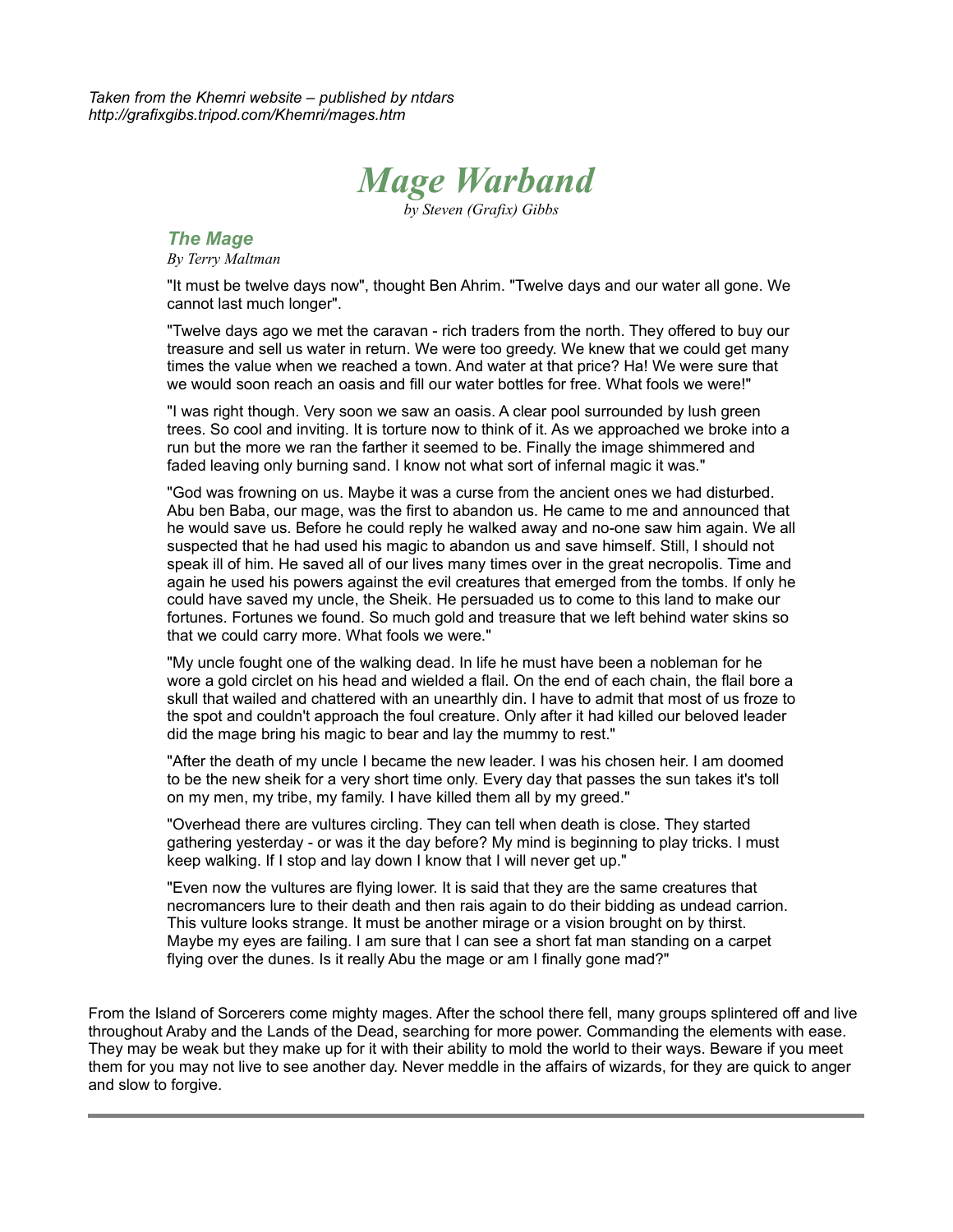#### **Mage Warband** -max 12

**HEROS**

Arch Mage - 1 Mage - 0-2 Warlock – 0-1

May choose from Academic, Speed and Magician Skills

### **HENCHMEN**

Apprentice - 0-3 per mage hero (max 6) Clockwork Beasts - 0-5

# **Magician Skills**

**Disspell** - Roll greater than your opponent's successful skill roll to disspell the spell. IE A skaven sorcerer cast warp fire rolling a 10 you have to roll an 11 or 12 to dispell it.

**Store Spell** – Must have a staff to use this skill. Choose a spell to cast on the staff. If successful the staff will hold it for that game. The Mage may than cast it later with a +3 to the roll for casting. If you roll a double when attempting to cast the spell it is lost.

**Clockwork Mage** – pay 5gc for each clockwork construct to increase one of the following stats: M, WS by one. Each stat may only be increased twice, you can only increase one stat per game, and you must increase whole group at a time.

**Cantrip** - difficulty 10 range 12"

Apprentices use cantrips as a way to practice their magic. Cantrips are not powerful but can help if needed. The opponent may take a leadership test. If they pass the test the Cantrip has no effect. If casting is successful roll on the following chart:

1-5 - Opponent is frozen in place. They cannot charge, attack or move. They may however defend normally.

6 - opponent is stunned

# **HEROS**

#### **Arch Mage** – **65gc 20 exp**

These powerful mages seek to find spells and artifacts to assist in their pursuits of magic. They are found wandering through the world.

| M | WS | BS | S |   | W |  | Ld |
|---|----|----|---|---|---|--|----|
|   | 3  | 3  | 3 | 3 |   |  | 8  |

**Weapons and Armor** - May take any from the Mage Equipment list

**Leadership -** Any member within 6" may use his Ld when taking a Ld test

**Spell casting** - He may take spells from 2 of the elemental spell lists but can start with two spells (one from each list).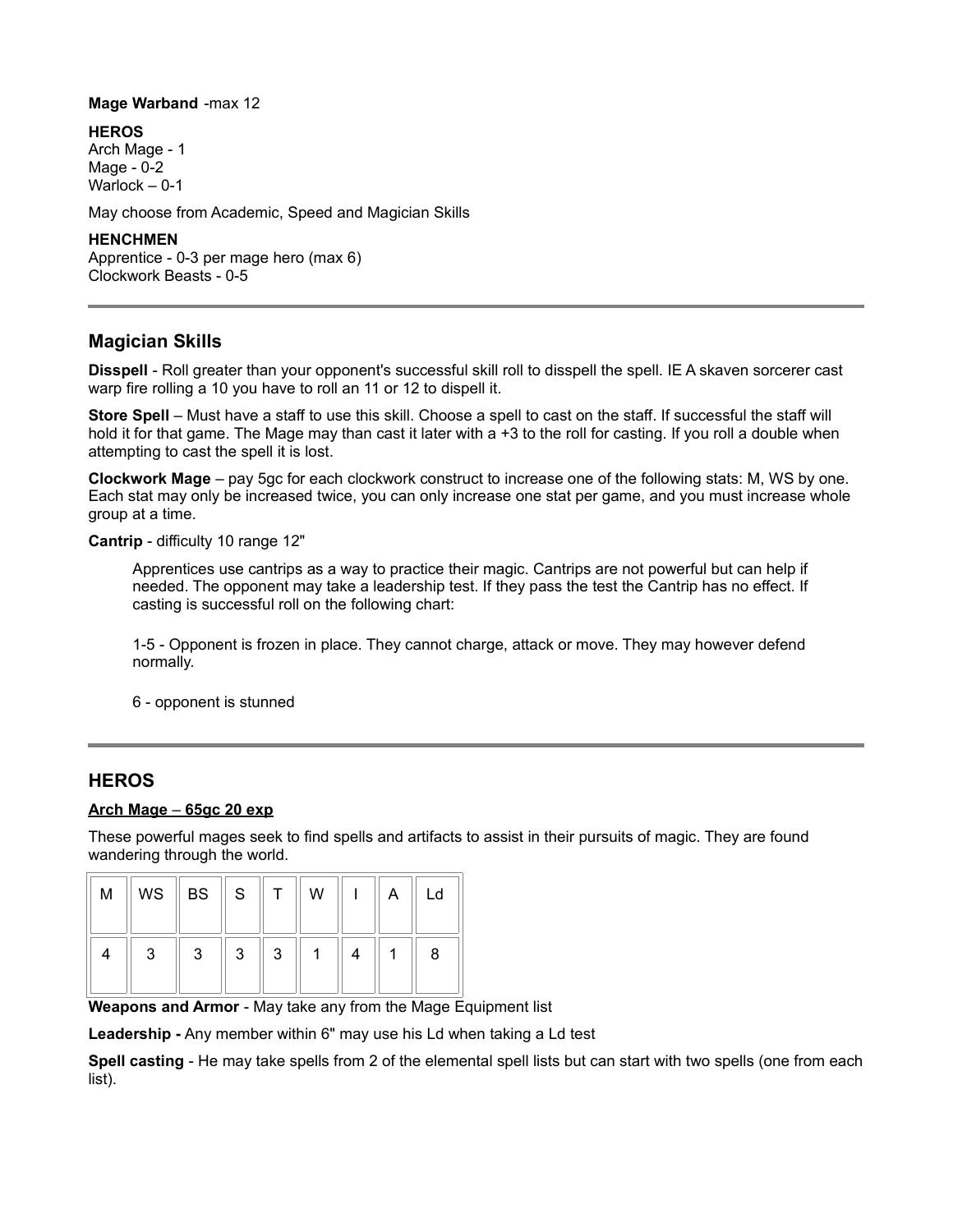### **Mage – 40gc 8exp**

These individuals at one time were apprentices to the arch mage. They follow him and continue to learn from him while attracting their own apprentices.

| M | WS $\ $ BS $\ $ S |   |   | W |   | Ld |
|---|-------------------|---|---|---|---|----|
|   | 2                 | 3 | 3 |   | 3 |    |

**Weapons and Armor** - May take any from the Mage Equipment list

**Spell Casting**- may cast spells from one elemental magic list, starts with one spell

### **Warlock – 50gc 10exp**

These individuals tend towards the darker side of magic. They tend to be a bit reclusive but are great allies. Mages tend to look down upon them but see the value of their power.

| M |   | WS $\parallel$ BS $\parallel$ S |   |   | W | A | Ld |
|---|---|---------------------------------|---|---|---|---|----|
|   | o | 2                               | ર | 3 |   |   | 8  |

**Weapons and Armor** - May take any from the Mage Equipment list

**Spell Casting**- may cast spells from the Lesser Magic list in the Mordheim rulebook, starts with two spells

## **HENCHMEN**

### **Apprentice - 20**

These are young upstarts that want to learn magic. They show some ability and try to learn from there master.

| M | $WS \parallel BS \parallel S$ |   |   | W |   | Ld |
|---|-------------------------------|---|---|---|---|----|
|   | 2                             | 2 | 3 |   | ຊ |    |

**Weapons and Armor** - May take any from the Mage Equipment list

#### **Cantrips** - see above

When an apprentice becomes a hero he may choose one of the Elemental magic list to gain spells from or he may take spells from the lesser magic spell list in the MH rule book.

### **Clockwork Construct - 30**

These animated wonders are a combination of clockwork and magic. Like the zombies of the undead they can be relentless. Some look like armored knights, others like large metal crabs and others like giant metallic spiders, but all are deadly.